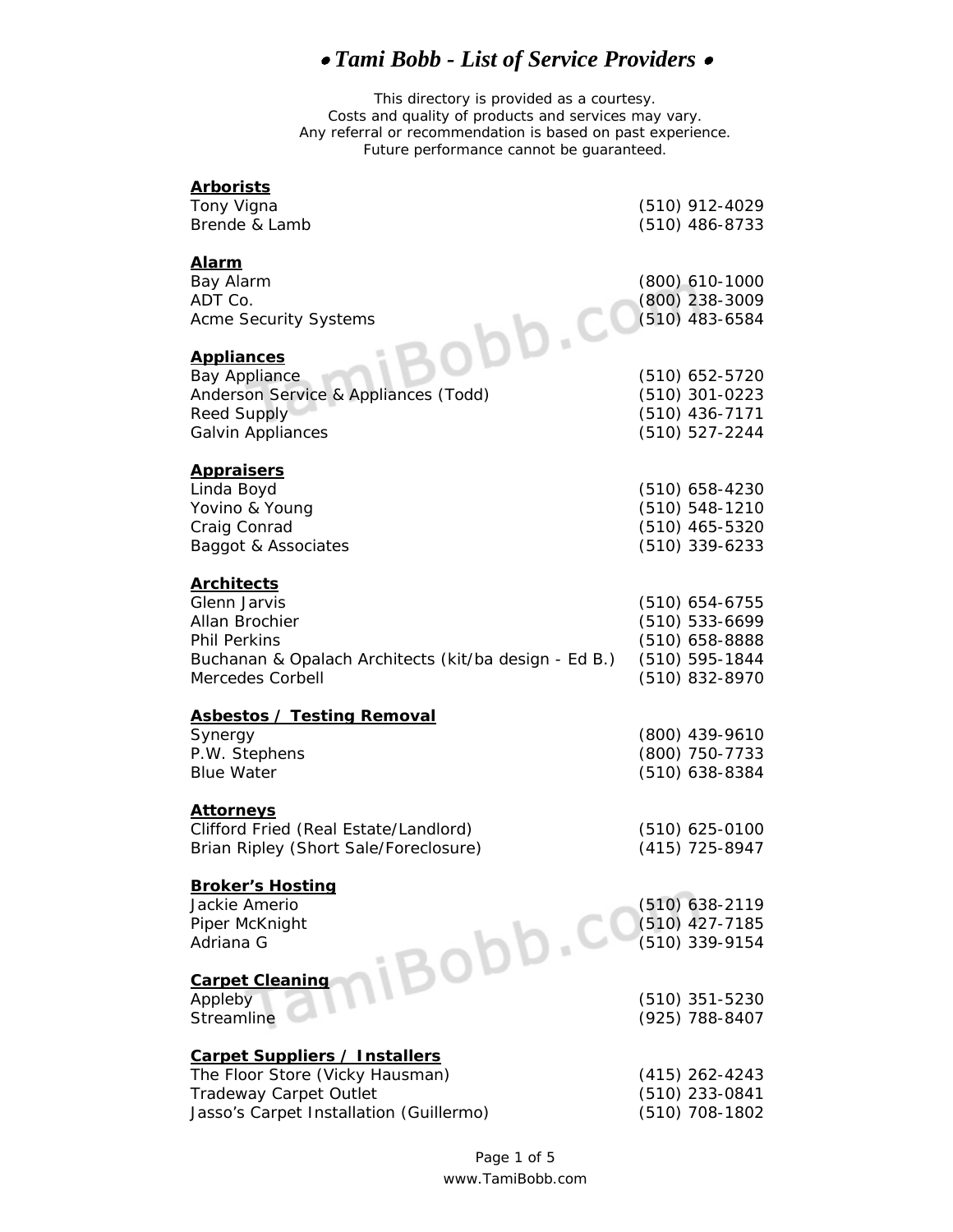## • *Tami Bobb - List of Service Providers* •

| <b>Straus Carpets</b>                              | $(510)$ 428-2828                     |
|----------------------------------------------------|--------------------------------------|
| <b>Chimney / Fireplace</b>                         |                                      |
| The Chelsea Co.                                    | $(510) 597 - 0333$                   |
| Pendergrast                                        | (510) 562-6400                       |
|                                                    |                                      |
| <b>Cleaners (House)</b>                            |                                      |
| <b>CRB Cleaners</b>                                | $(510)$ 253-5347                     |
| Jim and Kathleen Vercellino                        | $(510)$ 865-4372                     |
| Molly Maid                                         | (510) 530-6076                       |
| Fresh                                              | (209) 339-2310                       |
| Merry Maids                                        | (510) 521-5878                       |
| Antonia Zamora                                     | (510) 569-8447                       |
| <b>Drainage &amp; Soil Engineers</b>               |                                      |
| Barbara Y. Van Maren                               | $(510)$ 655-9297                     |
| Dan Szumski                                        | $(510)$ 418-7155                     |
| Lloyd Gossen                                       | (925) 254-2534                       |
| Jensen Van Lienden                                 | (510) 658-9111                       |
| Tom Anderberg                                      | (510) 482-2779                       |
| Jay Nelson                                         | (415) 383-0935                       |
|                                                    |                                      |
| <b>Electricians</b>                                |                                      |
| Jim Cole                                           | (707) 332-0658                       |
| <b>Gills Electric</b>                              | (510) 451-2929                       |
| L & M Electric                                     | (510) 482-4271                       |
| <b>Summerhill Electric</b>                         | $(510) 568 - 1685$                   |
| Alpen                                              | (510) 569-0942                       |
| Engineers / Civil & Structural                     |                                      |
| Jamie Pearl                                        | $(510)$ 339-6655                     |
| Van Maren & Associates                             | $(510)$ 655-9297                     |
| Dan Szumski                                        | $(510)$ 418-7155                     |
| Peter Cully                                        | $(415)$ 693-1600                     |
| Scott Sparling                                     | (510) 773-4774                       |
|                                                    |                                      |
| <b>Estate Sales</b>                                |                                      |
| John Favors, Estate Liquidations                   |                                      |
|                                                    | (510) 420-1740                       |
| Something to Sell About                            | (510) 444-2159                       |
| Gayle Davis                                        | (510) 528-8020                       |
|                                                    |                                      |
| <u>Floors</u>                                      |                                      |
| Wayne Highlander                                   | $(510)$ 632-4051                     |
| Viet Nguyen - California Floors<br>Michael McBride | (510) 533-9888<br>$(510) 530 - 5455$ |
|                                                    |                                      |
| <b>Foundations</b>                                 |                                      |
| George Walton - Alameda Structural                 | $(510) 523 - 1610$                   |
| Chee Chan - Sing Sing Construction                 | (510) 748-0699                       |
|                                                    |                                      |
| <b>Garage Doors</b><br>Robert Overhead Doors       |                                      |
| R & S Overhead                                     | $(510)$ 482-4253<br>(510) 483-9700   |
|                                                    |                                      |
| <b>General Contractors</b>                         |                                      |
| Cerami Builders                                    | $(510)$ 525-7251<br>Page 2 of 5      |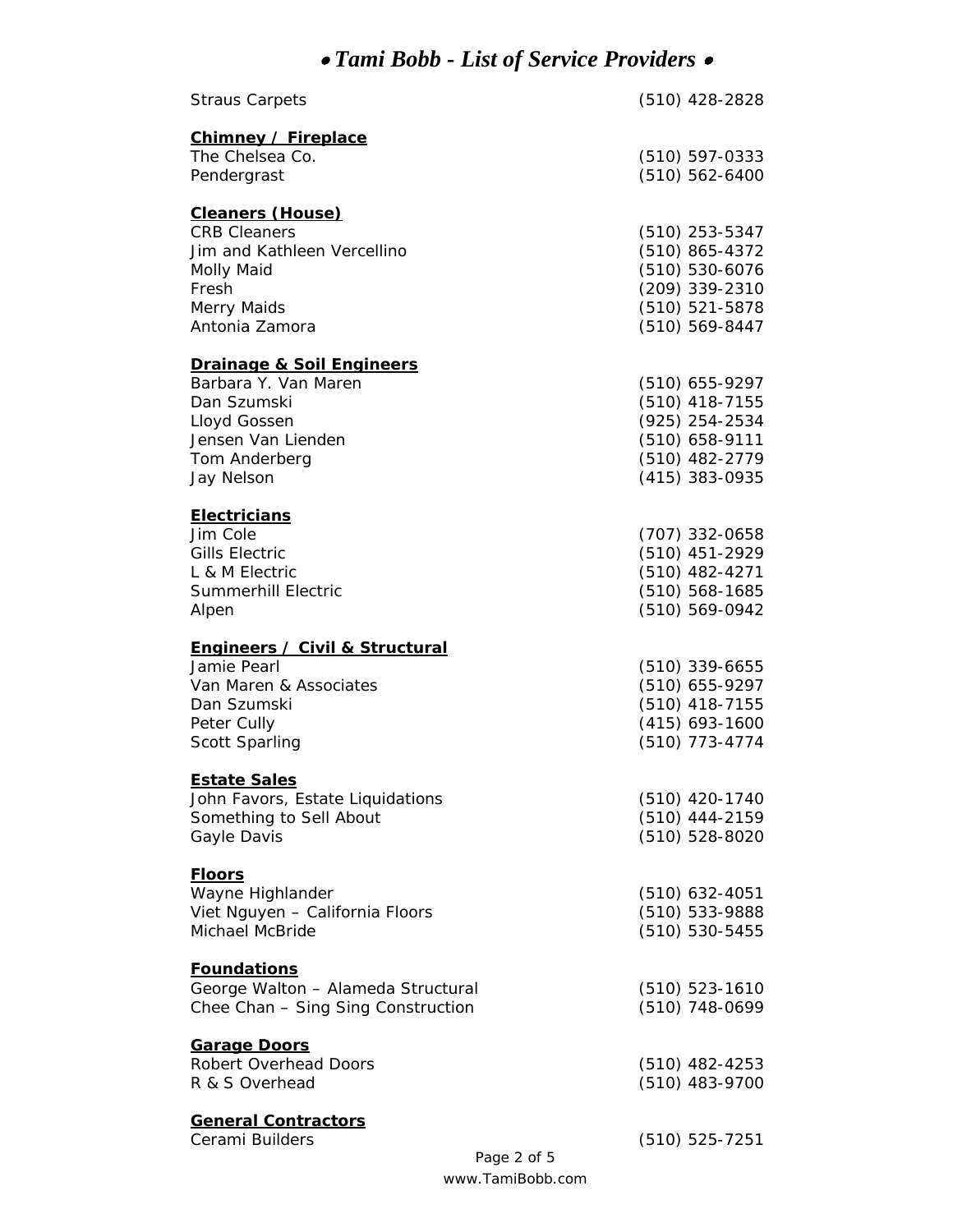## • *Tami Bobb - List of Service Providers* •

| Michael Costello<br><b>Master Builders</b><br><b>Alderson Construction</b><br>American Waterproofing Systems<br>Gordon Meyer (Drywall)                                                                                                                                                         | (510) 339-0416<br>$(510)$ 654-2746<br>(510) 841-7159<br>(925) 686-9692<br>(510) 530-9686                                                               |
|------------------------------------------------------------------------------------------------------------------------------------------------------------------------------------------------------------------------------------------------------------------------------------------------|--------------------------------------------------------------------------------------------------------------------------------------------------------|
| <b>Glass &amp; Screens</b><br>Americo<br>The Frameworks<br>Russo<br><b>Bay View</b>                                                                                                                                                                                                            | $(510) 530 - 6646$<br>(510) 653-7075<br>(510) 533-7400<br>$(510) 530-1900$                                                                             |
| <b>Handymen</b><br>Honey-Do Repairs<br>OddJob Rob<br><b>Bill Fox</b>                                                                                                                                                                                                                           | $(510) 531 - 9500$<br>(510) 595-9239<br>$(510)$ 912-1561                                                                                               |
| <b>Hauling</b><br>Delgado Hauling Services (Alejandra)<br>FastHaul.com<br><b>Brennan Hauling</b><br>David Dumolin                                                                                                                                                                              | $(510)$ 282-2142<br>$(510)$ 653-0445<br>(510) 428-5464<br>(510) 872-7380                                                                               |
| <b>Heating &amp; Air Conditioning</b><br>Ceridono<br>Roebers<br>Harry Clark<br>Van Go                                                                                                                                                                                                          | $(510) 528 - 1622$<br>$(510)$ 261-1004<br>$(510)$ 444-1776<br>(510) 420-1010                                                                           |
| <b>Home Inspectors</b><br>David Pagano (took over Michael Brady)<br>Inspector Ian Westmoreland<br>JMC Inspections (BESO Assessor)<br>Jay Marlette (BESO Assessor)<br>Michael A. Cohen - CA Design Standard<br>Star Inspection<br><b>Cantor Inspection</b><br><b>Westby Property Inspection</b> | (925) 222-2023<br>$(510)$ 684-2340<br>$(510) 525 - 7173$<br>(510) 847-2171<br>$(510)$ 206-1687<br>$(510)$ 482-8016<br>(510) 507-2279<br>(510) 525-3934 |
| <b>Homeowner's Insurance</b><br>Scott Halbrook - Farmers<br>Jorge Mancheno<br>Nicholas Sakkis<br>Rebecca "Becky" Jacofsky - Independent                                                                                                                                                        | $(510) 531 - 1432$<br>(510) 215-7277<br>(510) 763-1030<br>(510) 655-6761                                                                               |
| <b>Home Warranties</b><br><b>Fidelity Home Warranty</b><br><b>First American</b><br>American Home Shield<br>Hisco<br>Old Republic                                                                                                                                                              | (800) 308-1420<br>(800) 444-9030<br>(800) 735-4663<br>(800) 831-8200<br>(800) 445-6999                                                                 |
| Hot Tub / Service & Repair<br>The Tubmakers                                                                                                                                                                                                                                                    | $(510)$ 843-2000                                                                                                                                       |

**Kitchen Cabinets (Refacing)**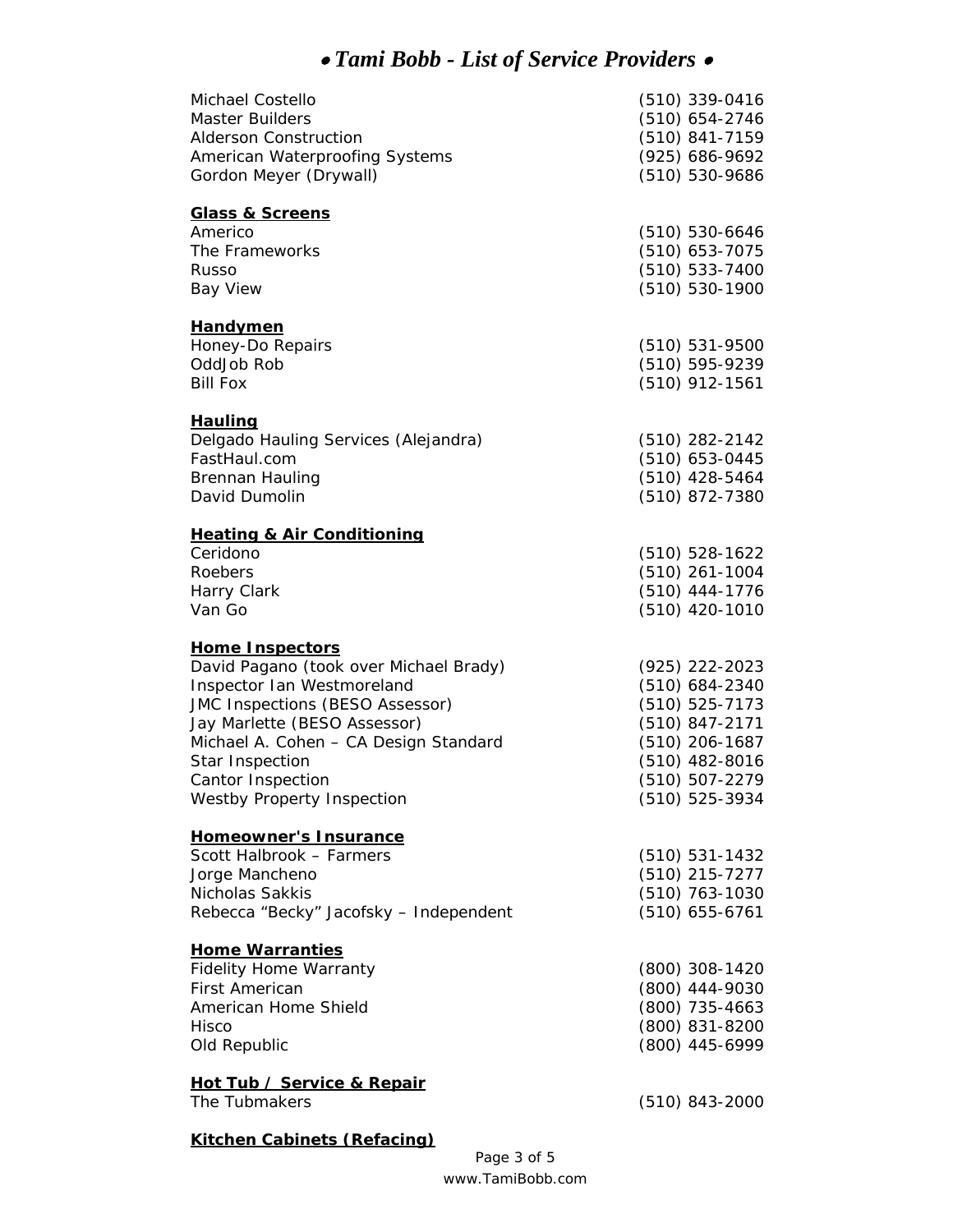| Jack Rich (Best Cabinetry)                                                                                                                                                             | (510) 414-7240                                                                                                                                           |
|----------------------------------------------------------------------------------------------------------------------------------------------------------------------------------------|----------------------------------------------------------------------------------------------------------------------------------------------------------|
| Landscapers<br>Bay Area Landscaping<br>Columbine Landscaping<br>Merchiari Designs<br>Anne Simpson<br>Hudson Landscaping<br><b>Claremont Landscaping</b><br>Juan Carlos<br>Michael Yorn | $(510)$ 681-3262<br>(510) 482-9059<br>$(510)$ 638-4405<br>(510) 234-0522<br>(510) 339-9517<br>$(510) 524 - 0500$<br>$(510)$ 669-0293<br>$(510)$ 414-6168 |
| Lenders<br>Dianne Crosby<br>Tom Nitsan - MPR<br>Zachary Griffin<br>Susan Peick                                                                                                         | $(510) 541-1662$<br>$(510) 527 - 6146$<br>(510) 325-1095<br>$(510)$ 652-1252                                                                             |
| <b>Locksmiths</b><br>Glenview Lock & Key<br><b>Reed Brothers</b>                                                                                                                       | $(510) 530 - 6141$<br>(510) 652-2477                                                                                                                     |
| <b>Movers</b><br>Cal Farnsworth / Farnsworth Mayflower<br>Jay's Small Moves<br>Dennis Jenkins / LuLu's Moving<br>Ben's Moving<br>Chipman Corp. / John Chipman, Jr.                     | $(415)$ 459-6683<br>$(510) 501 - 5800$<br>(510) 926-1294<br>(510) 540-1991<br>(510) 748-8759                                                             |
| <b>Painters</b><br>Bob Buckter (Color Specialist)<br>Rick Ippolito<br>Dave Zaidman<br>Flo Simon                                                                                        | $(415)$ 922-7444<br>(415) 286-0104<br>(510) 525-2378<br>(510) 531-2749                                                                                   |
| <b>Paving Contractors</b><br>Tim Hall                                                                                                                                                  | $(510) 586 - 9400$                                                                                                                                       |
| Pest Control / Inspections<br>East Bay Structural<br>Structural Renewal Inc.<br><b>Charles Mayer</b>                                                                                   | $(510)$ 652-4712<br>(510) 524-3112<br>(510) 428-1915                                                                                                     |
| <b>Plumbers</b><br>Albert Nahman<br>Jim Bustos                                                                                                                                         | $(510)$ 843-6904<br>$(510) 521 - 1576$                                                                                                                   |
| <b>Pool Service</b><br>La Bella Pools<br>A Very Nice Pool<br><b>Classic Pools</b>                                                                                                      | $(510)$ 886-3020<br>(925) 283-5180<br>(925) 827-4700                                                                                                     |
| <b>Property Managers</b><br>West Management<br><b>Shaw Properties</b>                                                                                                                  | $(510)$ 204-8510<br>(510) 654-1920                                                                                                                       |